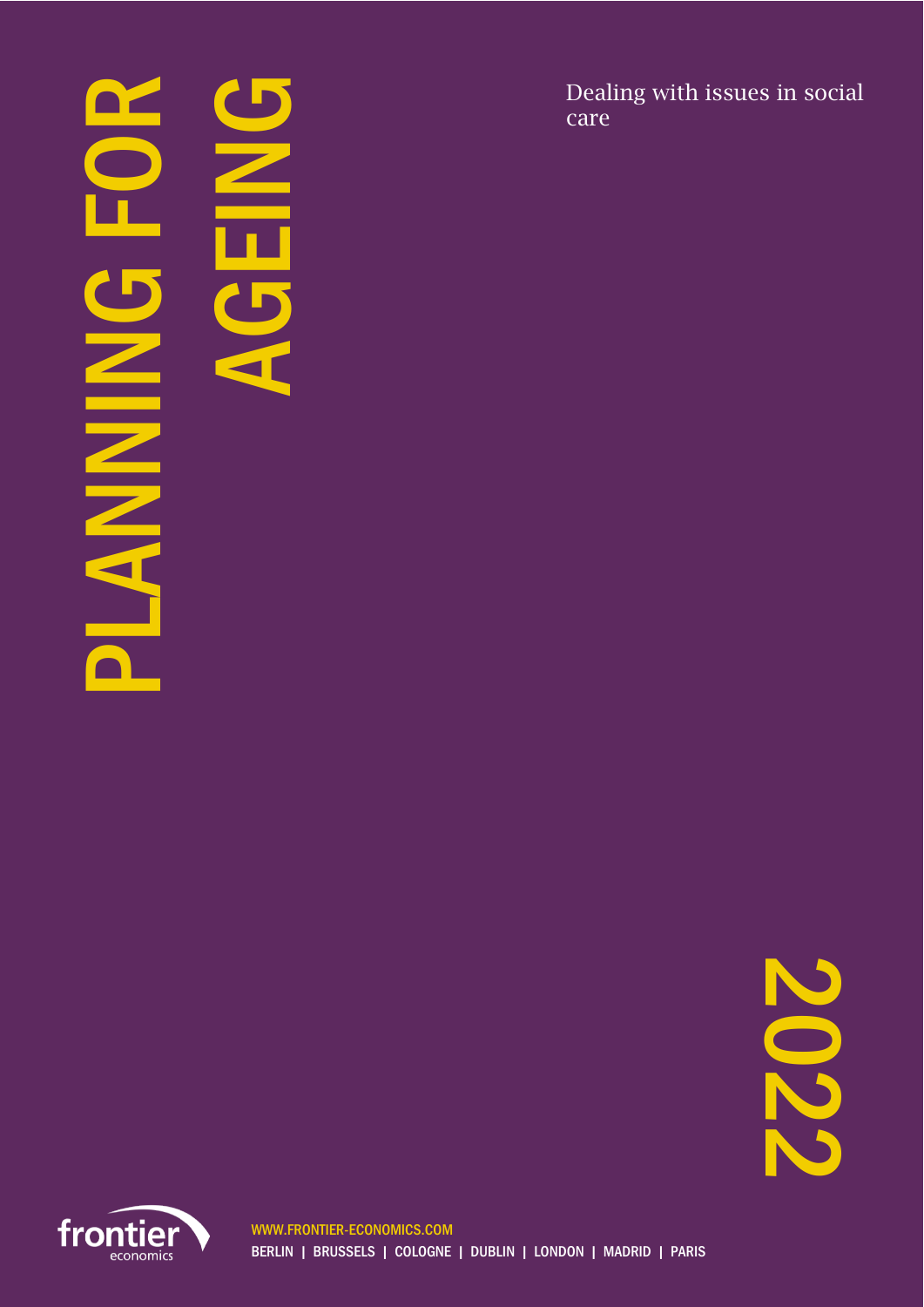

# PLANNING FOR AGEING

Dealing with issues in social care

# FINDING WAYS TO PAY FOR POPULATION AGEING

### ENGLAND'S SOCIAL CARE REFORMS SEEK TO STRIKE A FAIR BALANCE

Countries across Europe must embrace social-care reforms to confront an inescapable fact: their populations are growing old. How to meet the high cost of ageing raises sensitive political considerations to do with fairness and the role of the state. It also highlights important economic issues, above all how to reduce uncertainty over the bills for elderly care so people can plan better. Devising an enduring policy settlement that enjoys broad public support will not be easy, as shown by a heated debate over planned reforms in England that will rumble on through 2022.

#### EUROPE IS TURNING GREY

Population ageing began several decades ago in Europe but is assuming increasing significance as policymakers start to face up to its far-reaching economic and social consequences. A combination of rising life expectancy and falling birth rates means the proportion of people of working age is shrinking at the same time as the ranks of retirees are expanding. The share of the EU population aged 65 or over rose by 3 percentage points, to 20.6%, in the decade to 2020. This trend, already evident in countries such as Italy, Finland and Greece, is set to intensify, adding to the burden on those of working age to pay for the services needed by the older generations.

[A few more figures](https://ec.europa.eu/eurostat/statistics-explained/index.php?title=Population_structure_and_ageing#The_share_of_elderly_people_continues_to_increase) illustrate the scale of the looming challenge. The old-age dependency ratio of the European Union at the start of 2020 was 32%, meaning there were just over three persons of working age for every person aged 65 or over. The ratio, already up sharply from 26.3% in 2010, is projected to almost double to 57.1 % by 2100. Another striking feature of demographic ageing is the increasing longevity of the elderly cohorts. The proportion of people over 80 in the total population is forecast to surge to 14.6% by 2100 from 5.9% in 2020.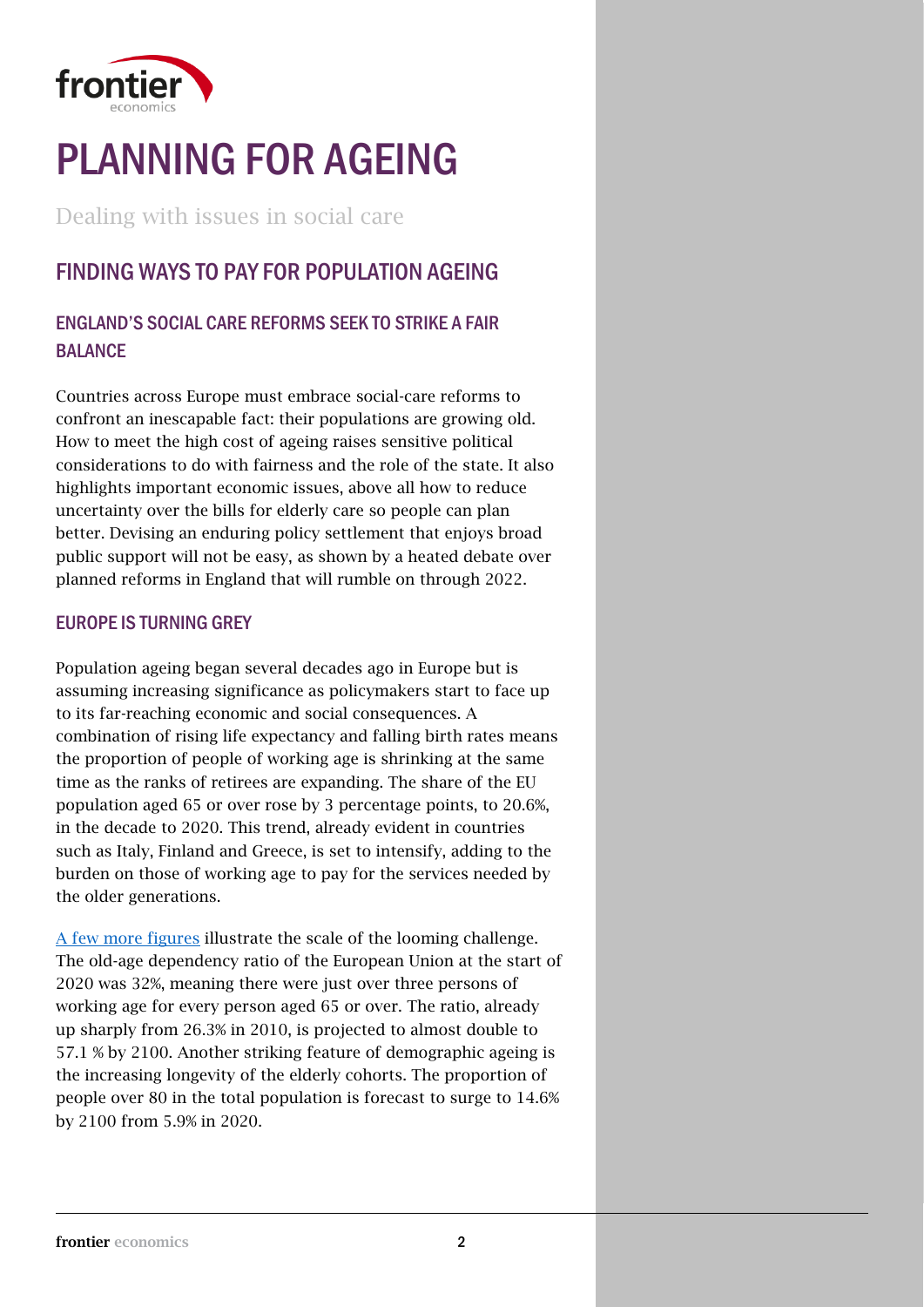

#### DIVIDING THE BILL

Leading longer lives is, of course, a success story - a welcome testament to medical advances and healthier lifestyles. But population ageing also raises fundamental issues about potential economic growth, the financing of pensions and the provision of care for the elderly. In particular, governments are being forced to re-examine the role of the state in insuring against unexpectedly high costs of healthcare and – an issue of acute debate in England – of social care.

In the UK, social care refers to the provision of services for those who need practical day-to-day support because of illness or disability or old age – either at home or in residential care homes. Social care is means-tested. If people do not meet the criteria for government support they pay for the services they receive out of their own pocket

As in most of continental Europe, the ageing of the UK population means that more and more people need social care. In England, local authorities spent  $E21.2$ bn on adult social care in 2020-21. To keep pace with growing demand, the Health Foundation think-tank estimates that this sum would need to rise to at least £28bn by 2030-31.

Satisfying these needs will require much more public funding or greater individual contributions or a major change in the delivery model for social care (e.g. to enable more independent living at home) to reduce demand.

In the UK, most individuals pay something towards their care. In England, currently anyone with assets of over £23,250 has to pay the entire cost. If someone is cared for in their own home, that figure only takes into account any savings, stocks or shares they have. But if they move into a care home the value of their home may also be factored in, depending on their circumstances.

Even someone with zero assets contributes all of their income (e.g. from benefits and the state pension) except for a relatively small sum, known as the Personal Expenses Allowance.

A few people face very high social care costs because they have extensive needs or live for many years requiring some support and their means are sufficiently high that they have to make significant private contributions. In theory people should plan for such a contingency; in reality either they do not or, where they do try to plan, uncertainty over future costs stimy their efforts.

#### THE SEARCH FOR A FAIR FORMULA

Successive UK governments have identified the need to improve the social care market but have dragged their feet. As far back as 2011 a report commissioned from economist Andrew Dilnot argued that the system of charging was unfair. Dilnot made two principal recommendations:

- **EXECT** Cap individual care costs in order to reduce the uncertainty over catastrophic bills faced by some people
- Raise the level of assets beyond which an individual must pay all their care costs

In 2021 the government unveiled plans broadly based on Dilnot's report, proposing a cap on care costs of £86,000 and an increase in the 'upper capital limit' to £100,000. Anyone with assets worth more than that would pay all their care costs.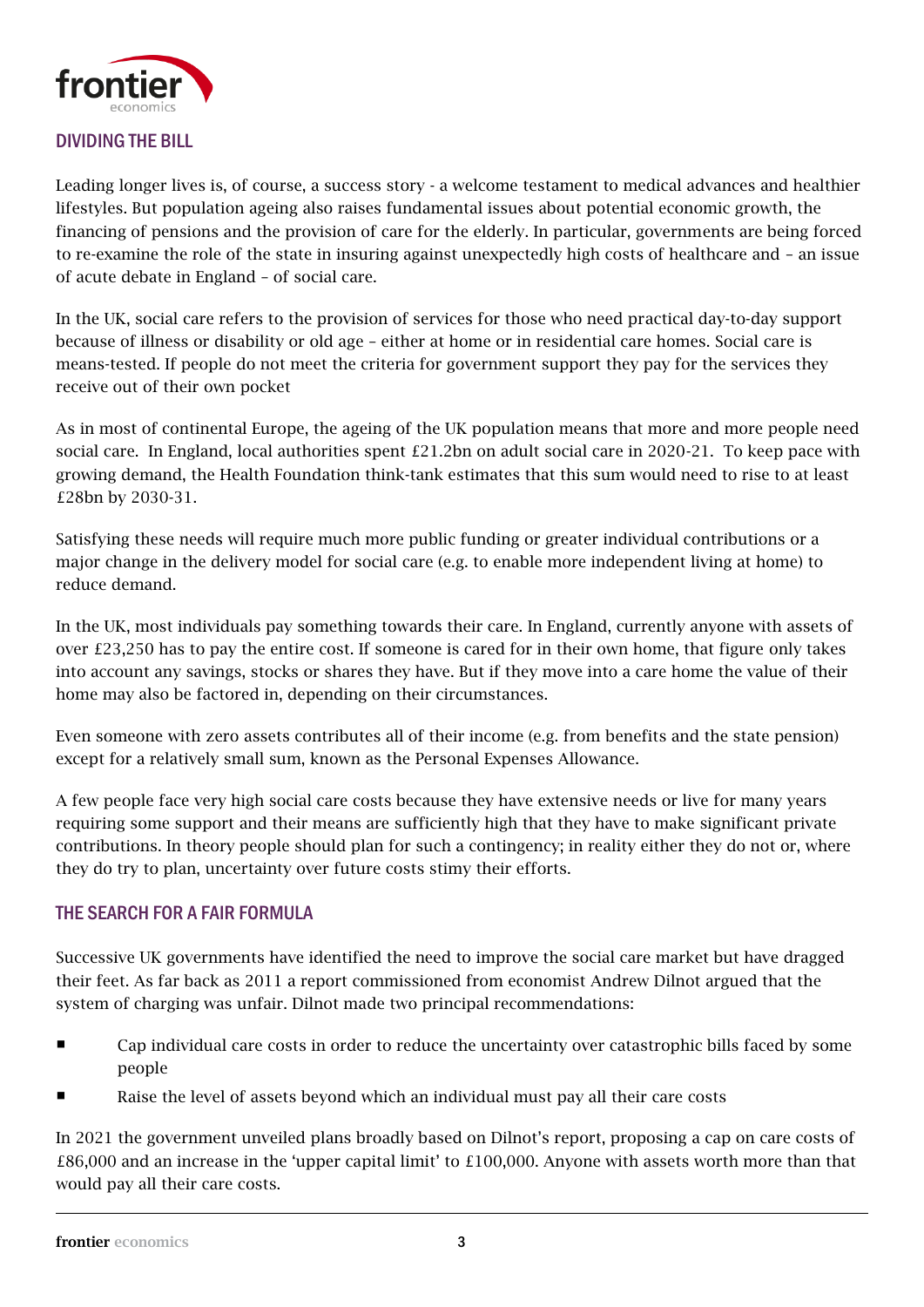

The plans, which Parliament will continue to discuss in 2022, are proving to be controversial, with critics charging that many people will still face sizeable bills. Dilnot himself says 60% of people needing care will be worse off under the proposals, which in his view penalise the less well-off in those parts of the UK with lower house prices.

At the heart of the debate over specific rules, allowances and thresholds are issues of fairness. There are several dimensions:

- **Fairness in the face of uncertainty: how much can someone be reasonably expected to pay for** their care – and, by extension, be expected in principle to save to meet those future bills?
- **Fairness between generations: how much should current taxpayers be expected to fund the care of** older generations?
- **Fairness between rich and poor: how much financial protection (for income and/or assets) should** be extended to individuals of differing means?
- Fairness between regions: is it fair to use national figures to measure wealth given that house prices vary widely? Dilnot has spoken of a north-south axis, whereby someone living in Northeast England may have to sell their home to pay for social care but their better-off counterpart in the Southeast does not.

#### WHAT LIGHT CAN ECONOMICS SHED ON THE ISSUE?

There are some general principles on which agreement can be found.

First, uncertainty is inefficient. Asking individuals to plan for unknowable care costs is as inefficient in practice as it is in theory. As Dilnot pointed out in his 2011 report, some people accumulate much more savings/assets 'just in case' than they might really want to hold. For the economy as a whole, that is a suboptimum outcome because that money could be spent, for example, helping the economic recovery from Covid. In reality, most people don't even understand the complex charging rules, so over-saving for social care might not be widespread. But even if it is largely confined to a small proportion of the well-heeled population, the excessive wealth accumulation and related inefficiency is significant.

Second, better information leads to better decision-making. This is true for individuals buying social care – currently many people have a poor understanding of their options and associated costs. It is also true for policymakers, who need to understand how rule changes affect different individuals of different ages, with different levels of income and wealth, in different parts of the country.

Third, behavioural change is difficult. If new rules come in that affect future costs, people may be relatively slow to alter their behaviour and save accordingly. This is particularly true for long-term planning. We all tend to suffer from myopia, or 'present bias', which is why we save too little for retirement. Providing better information is a good start, but policymakers need to pull other levers to get people to change how they behave. Incentives, social proof, messaging, and addressing habits and norms all need to be considered.

Fourth, all government taxation and spending – including on social care - reflects a choice about how much income or wealth should be redistributed from richer to poorer. In a progressive taxation system, the